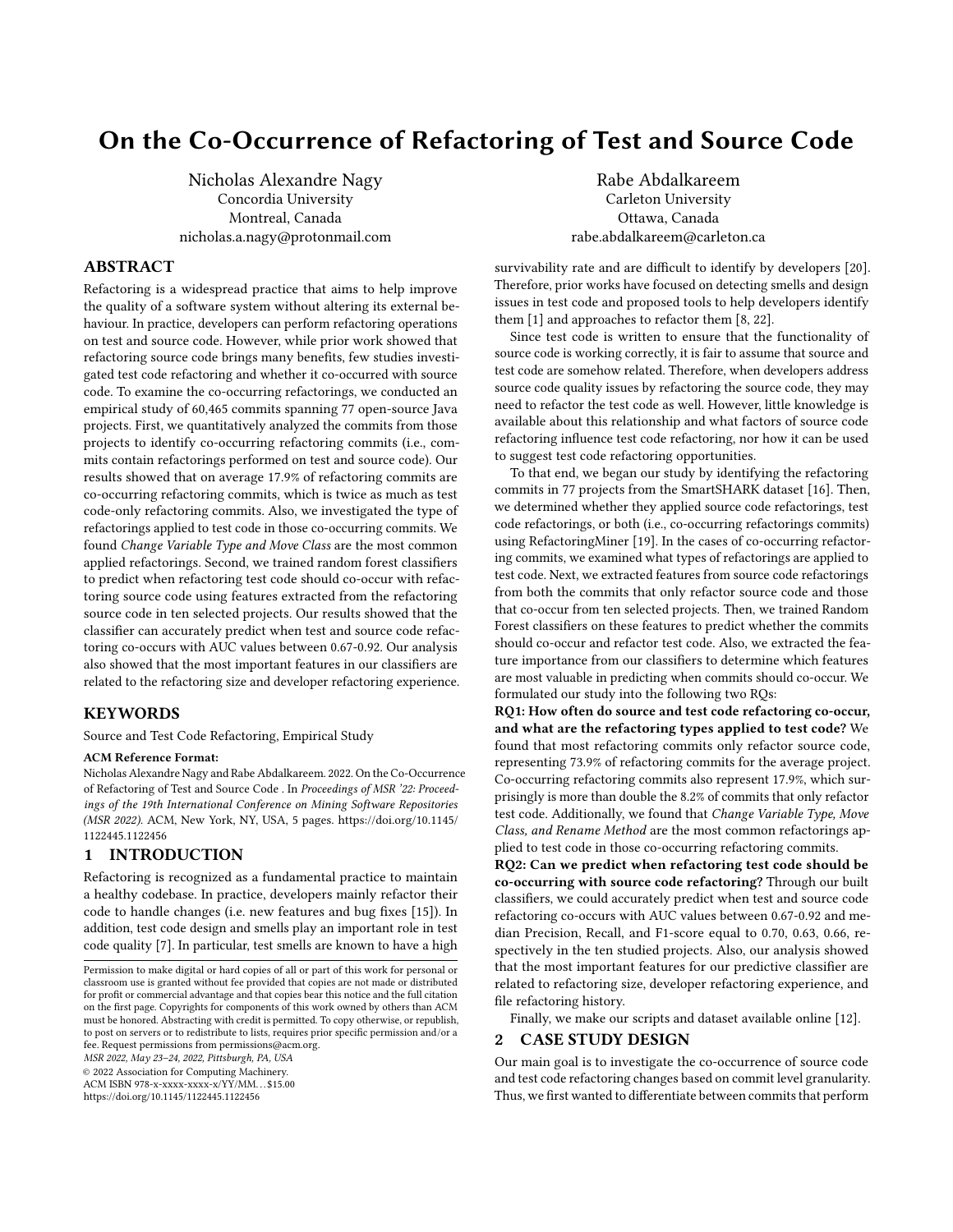refactorings to test code, source code, or both. Then, we investigated the occurrences of each type of refactoring commit and the types of refactoring operations applied to test code in co-occurring commits. Second, we extracted commit related features to build classifiers to predict when refactoring test code should accompany source code refactoring and examined the most important features.

#### 2.1 Studied Projects

Since our analysis aimed to investigate the co-occurrence of test and source code refactoring opportunities, we needed to study projects with sufficient development history. Thus, we resorted to using the SmartSHARK dataset [\[16\]](#page-4-7). SmartSHARK is a publicly available dataset that provides detailed information about the development history of 77 Java projects. We obtained the SmartSHARK MongoDB data dump published on 2021-09-08 [\[17\]](#page-4-10). The dataset combines meta-data from several sources such as Git and issue tracking systems. Also, the dataset provides information about code changes, particularly the performed refactorings, which are essential for our study. We cloned and analyzed the 77 projects.

# <span id="page-1-1"></span>2.2 Identifying Refactoring Related Commits

Once we obtained the 77 projects, we next wanted to determine which commits in those projects performed refactorings. Since the SmartSHARK dataset provides this information, we began by examining the collected refactoring information. The SmartSHARK dataset detected refactorings on commits level using two different tools, RefactoringMiner [\[19\]](#page-4-8) and RefDiff [\[14\]](#page-4-11). In this study, we decided to focus on studying the refactorings identified by RefactoringMiner, since 1) prior work showed that it has better recall and precision and 2) the newest version (i.e., version 2.2 [\[18\]](#page-4-12)) supports the identification of 85 different refactoring types, which is not supported in the newest version of RefDiff [\[19\]](#page-4-8).

Since we wanted to identify whether a refactoring is applied to test or source code, we needed the associated commit and file information for which it was identified. In the SmartSHARK dataset, each refactor has a commit-id, which afforded us the ability to find which commit the refactor was identified at. However, finding the files touched by a refactoring from those that RefactoringMiner identified was not a straightforward step. Thus, we decided to use the hunks field information provided in the dataset for each refactoring operation, which RefactoringMiner provided.

Yet, upon examining the hunk information in the SmartSHARK dataset, we noted that some hunk information is missing (i.e., some refactoring documents in the collection were missing hunk fields). This is perhaps due to the complexity of linking the refactoring changes identified by RefactoringMiner to the hunks identified in each commit by the vcsSHARK tool [\[16\]](#page-4-7).

Therefore, we could not reliably use the hunks from the dataset's refactoring collection, so we resorted to running RefactoringMiner ourselves on the identified refactoring commits from the 77 studied projects. By the end of this step, we were able to extract the file information for each refactoring operation, which we used in the next step to determine whether a refactoring in a commit was performed on the test, source code, or both. Table [1](#page-1-0) shows the summary statistics of all commits and the identified refactoring related commits and their percentage in the 77 projects. We observed that on median 16.7% (mean = 16.9%) of the commits in studied projects are performing refactorings.

<span id="page-1-0"></span>Table 1: Summary of all commits and refactoring commits.

| Commit                                                                                                                                  |       | Min.   Median | Mean  | Max.   |
|-----------------------------------------------------------------------------------------------------------------------------------------|-------|---------------|-------|--------|
| Total                                                                                                                                   | 1.066 | 3,380         | 4.856 | 21,365 |
| <b>Refactor</b> (%) $\begin{array}{ c c c c c c } \hline 1 & (0.0) & 579 & (16.7) & 758.2 & (16.9) & 3,239 & (36.2) \hline \end{array}$ |       |               |       |        |

### 2.3 Categorizing Refactoring Related Commits

Once we identified the commits that perform refactorings, now we wanted to determine whether the performed refactorings are done on test code, source code, or both, and identify the applied refactoring types. As described in Section [2.2,](#page-1-1) we first run RefactoringMiner on each refactoring commit identified by the dataset. This step resulted in a list of refactorings detected for each commit and their associated information, such as the type (e.g. , move class, etc.), left side locations (i.e. parent commit locations), right side locations (i.e. child commit locations), and the refactoring description. In addition and based on the refactoring location information, we were able to determine which files were touched by the refactoring, and we used the path to these files to identify whether the refactoring is being applied to test code or source code.

To determine whether a refactoring was performed on test code or source code, we applied the same detection approach that was used in prior [\[3,](#page-4-13) [13\]](#page-4-14) on each file touched by the refactoring operations. The approach is mainly composed of two steps. The first step is to examine whether the file name either starts or ends with the word "test". Second, if this is the case, then we used JavaParser [\[21\]](#page-4-15) to parse the Java file (i.e., files ending in ".java"). Then, with the parsed file, we were able to eliminate test files with syntax errors and detected JUnit-based test methods, which significantly cuts down on false-positive test files [\[3\]](#page-4-13). Following these steps, if any of the files touched by the refactoring are identified as a test file, then we classified the refactoring as a test refactoring.

Once we had the refactoring data for each commit, we began categorizing all the commits based on the refactoring activity applied. In our study, there were three categories that we identified for the examined commits: test refactoring commits, source refactoring commits, and co-occurring refactoring commits. Each commit in our dataset will be categorized as one of those three types. Below, we provide more details about each commit type:

- Test Refactoring Commit: For this type of commit, all applied refactoring operations are applied on test code.
- Source Refactoring Commit: For this type of commit, all applied refactoring operations are applied on source code.
- Co-Occurring Refactoring Commit: For this type of commit, there are different refactoring operations that are applied on both source and test code.

#### 3 CASE STUDY RESULTS

In this section, we present the results of our case study.

#### RQ1: How often do source and test code refactoring co-occur, and what are the refactoring types applied to test code?

Motivation: Refactoring is a heavily studied subject among researchers, and most prior works have examined refactoring when applied to source code (e.g., [\[2,](#page-4-16) [11\]](#page-4-17)). However, there is little work done on the different refactorings applied to test code, particularly on test code that co-occurs with source refactoring (e.g., [\[3\]](#page-4-13)). Also, since test code quality is important [\[4,](#page-4-18) [10,](#page-4-19) [20\]](#page-4-3), we set out to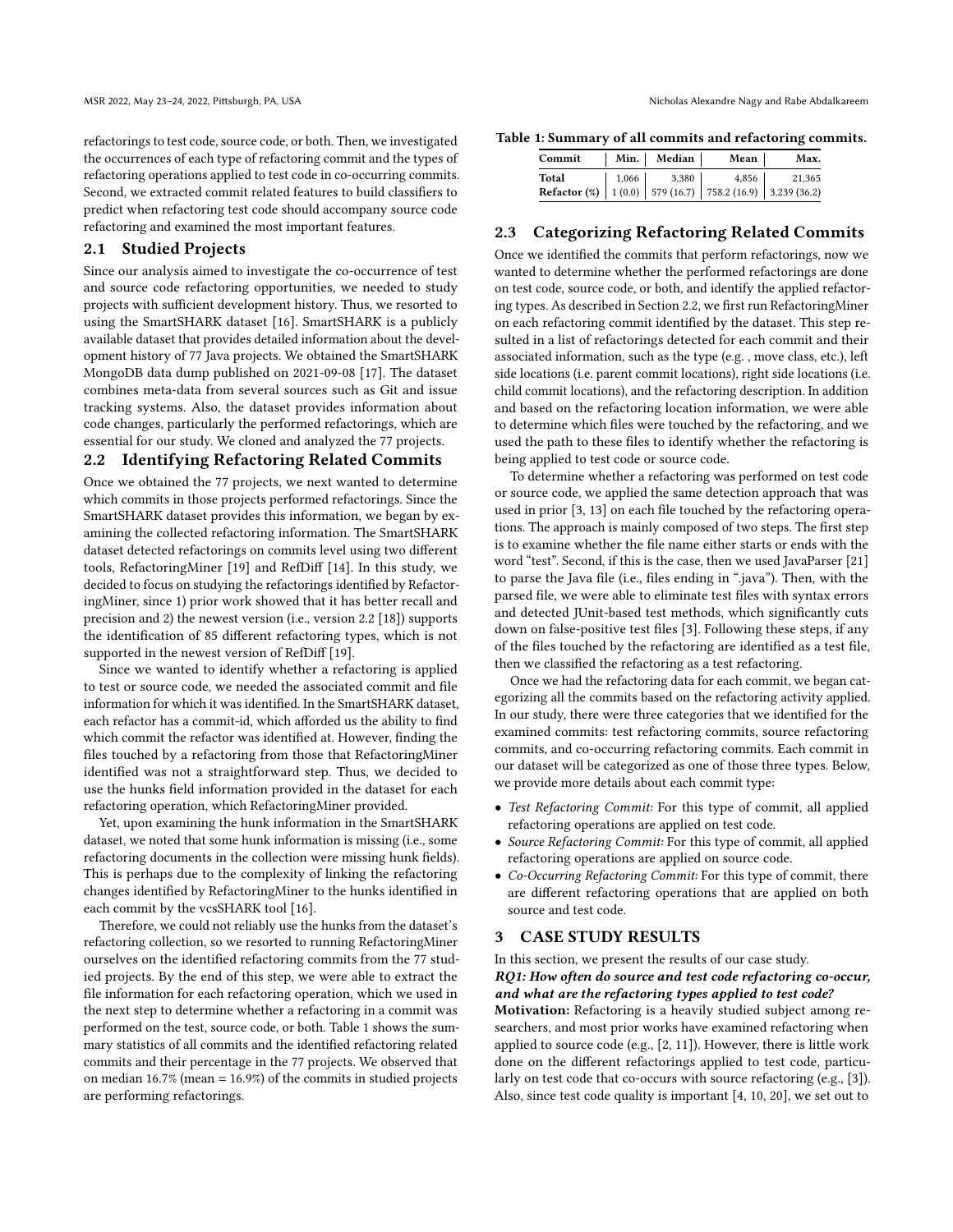<span id="page-2-0"></span>On the Co-Occurrence of Refactoring of Test and Source Code MSR 2022, May 23-24, 2022, Pittsburgh, PA, USA



Figure 1: Boxplots representing the % commits with that classification over the projects with refactoring commits.

investigate test code refactorings that co-occur with source code refactorings.

Approach: As explained early, we applied a similar approach of prior studies that used the JUnit standards for defining what a test file is [\[3,](#page-4-13) [13\]](#page-4-14). In this approach, we used RefactoringMiner to first determine which files each refactoring touched and flag those that touched test files. Then, we were able to identify which refactorings are applied to tests and which are only applied to source code.

With this method, while analyzing the commits with RefactoringMiner, we categorized every commit in our dataset into; test refactoring commits, source refactoring commits, or co-occurring refactoring commits. Then, we calculated the percentage of each commit type in each project in our dataset. Also, to determine the types of refactorings applied to tests that co-occur with source code refactorings, we used the test refactorings that occur in commits that also apply refactorings to source code. Thus, we extracted the refactoring type report by RefactoringMiner, and for each type, we calculated its frequency per project in our dataset.

Result: Figure [1](#page-2-0) shows the distributions of the percentage of the test, source, and co-occurring refactoring commits in all the studied projects. Although most refactorings are applied on source code, instances of all refactoring types detectable by RefactoringMiner can be found in the test code that co-occurs with source code refactoring. As shown in Figure [1,](#page-2-0) aside from a few outliers, the majority of projects refactor source code more often than test code. Despite this, we observed a wide variety of refactoring types being applied. In Figure [1,](#page-2-0) source code refactoring commits make up 73.9% on average, compared to the 8.2% and 17.9% on average for test refactoring commits and co-occurring commits, respectively. Despite this, there is still a small portion of projects that take test code refactoring seriously. Even when refactoring source code simultaneously, every type of refactoring is observed in test code refactoring. With this in mind, there is still a limited amount of refactoring types that co-occur on test code across most projects. In Figure [2,](#page-2-1) we showed the top ten most highly co-occurring refactoring types per project based on the median. Please note we showed only the top ten due to the limited space of the paper (a full list is in our replication package). Figure [2](#page-2-1) shows that the most frequent refactoring type applied to test code in co-occurring refactoring commits are the change variable type, move class, and rename method.

For the majority of projects, co-occurring refactoring commits are infrequent compared to source code refactorings, and the variety of refactorings applied to these commits is limited.

#### RQ2: Can we predict when refactoring test code should be cooccurring with source code refactoring?

Motivation: As can be seen in RQ1, source code refactoring is a more common activity for developers than test code refactoring.

<span id="page-2-1"></span>

Figure 2: Boxplots of refactorings types applied to tests in co-occurring refactoring commits.

Despite this, test code is still vulnerable to various smells that deter the overall quality of the tests (e.g., [\[20\]](#page-4-3)). To that end, we attempt to use the information from the source code refactorings commits to see if we can predict whether refactoring source code should be accompanied with test refactorings.

Approach: We trained classifiers that can automatically identify co-occurring refactoring commits. First, our classifiers take as input a list of commits that are labelled as source code refactoring commits or co-occurring refactoring commits (see Figure [1\)](#page-2-0). Then, our classifiers are trained based on features extracted from the applied refactorings on the source code alone. In this study, we proposed using different features that we believe can give a good indication of whether test code should be refactored when source code is. We first used all the information provided by the RefactoringMiner tool [\[19\]](#page-4-8). Second, we extracted other features (e.g., the developers refactoring experiences). It is important to note that all the studied features are extracted from the source code refactorings in source code refactoring commits or co-occurring refactoring commits. For the sake of conciseness, we presented the features used in Table [2.](#page-2-2)

Since our dataset contains several projects and based on our results for the first RQ, some of these projects have a very small

<span id="page-2-2"></span>Table 2: Features extracted from the applied changes to source code only in source code refactoring commits and co-occurring refactoring commit. \*These features describe a set of commit features as opposed to a single feature.

| Definition                                                           |  |  |
|----------------------------------------------------------------------|--|--|
| # of source code refactorings observed in a commit.                  |  |  |
| # of locations touched by refactorings from the parent commit.       |  |  |
| # of locations touched by refactorings from the child commit.        |  |  |
| Lines of code touched in parent commit by refactorings.              |  |  |
| Lines of code touched in child commit by refactorings.               |  |  |
| # of files touched by refactorings.                                  |  |  |
| Average number of files touched across refactorings in a commit.     |  |  |
| # of unique refactoring types applied in a commit.                   |  |  |
|                                                                      |  |  |
| # of unique code elements identified by each refactor.               |  |  |
|                                                                      |  |  |
| # of refactorings each file has had previously with the average      |  |  |
| taken of all files.                                                  |  |  |
| # of days since the last refactoring for each file, with the average |  |  |
| taken as its value.                                                  |  |  |
| # of refactorings applied by the developer previously to this        |  |  |
| commit.                                                              |  |  |
| # of refactoring commits made by the developer previously to         |  |  |
| this commit.                                                         |  |  |
| A feature for each refactoring type in the commit, along with        |  |  |
| its number of occurrences as its value.                              |  |  |
| A feature for each code element type in the commit, along with       |  |  |
| its number of occurrences as its value.                              |  |  |
|                                                                      |  |  |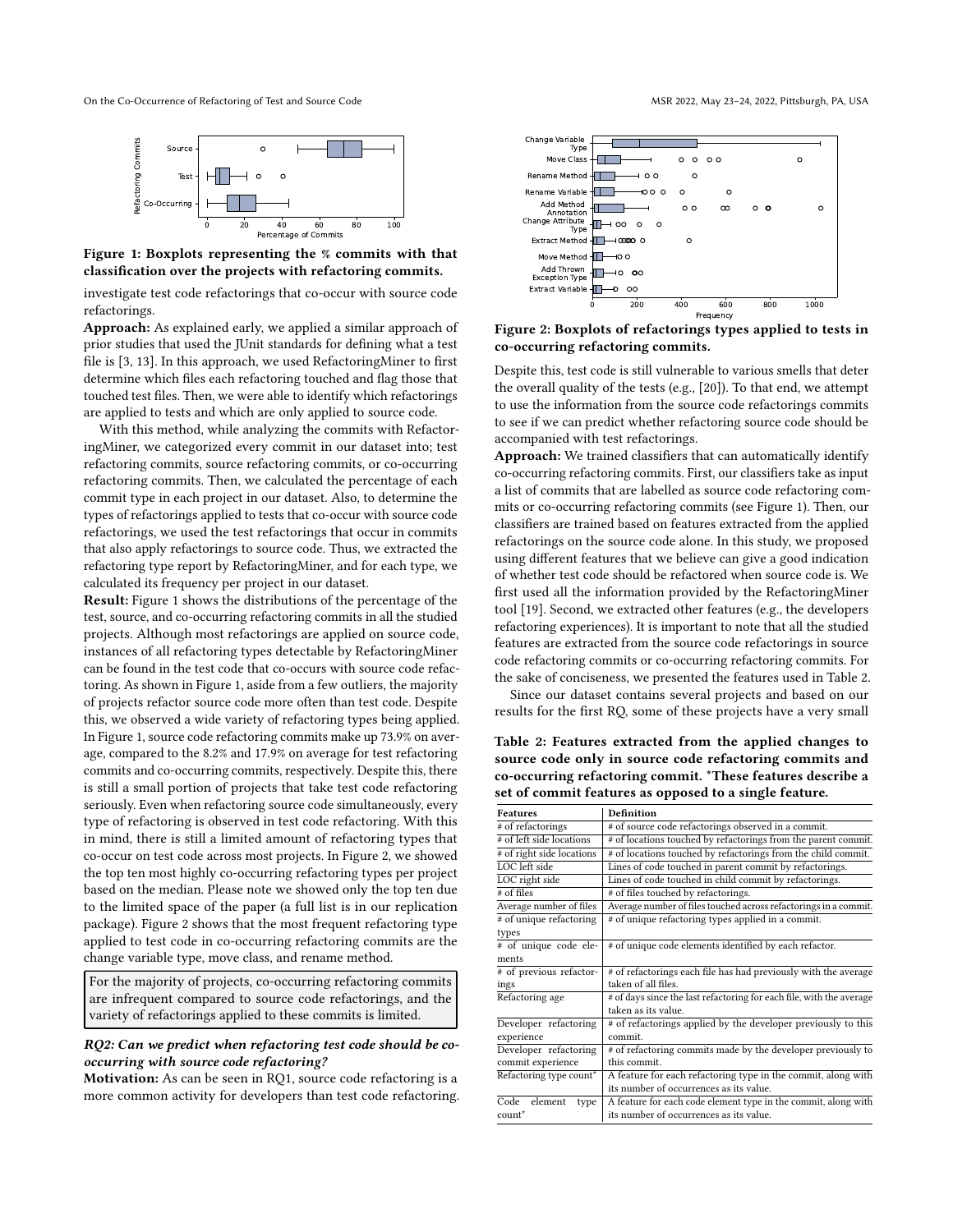<span id="page-3-0"></span>



Figure 3: Boxplots of the resulting values of the metrics used to evaluate the built Random Forest classifiers.

number of refactoring commits (see Table [1\)](#page-1-0). In addition, since we wanted to study the possibility of determining co-occurring refactoring commits, we needed to study projects with a sufficient number of co-occurring refactoring commits. Thus, to build our classifiers, we selected ten projects from our dataset that maintain a good quality dataset in terms of the number of commits (i.e., source code and co-occurring refactoring commits). The list of projects can be found in our replication package [\[12\]](#page-4-9). Furthermore, to deal with the imbalance problem in our study, we applied the synthetic minority oversampling technique (SMOTE), which is a strategy for oversampling and can effectively boost a classifier's performance in our case [\[5\]](#page-4-20). However, it is worth noting that we only applied the sampling technique to the training dataset, and not applied it to the testing dataset.

Once our dataset was chosen, we began applying various machine learning classifiers. To compare the classifiers against one another and to determine the performance of each classifier, we compute the well-known evaluation metrics, which are Recall, Precision, F1-score, and Area Under the ROC Curve (AUC) value. In this study, we applied various classifiers that include Logistic Regression, Support Vector Machine, and Random Forest, at their default settings on a per-project basis using 10-fold cross validation [\[6\]](#page-4-21). We found the Random Forest classifier achieved the best performance.

In addition, in this RQ, we examined the importance of each of our features. For this, we used sci-kit's feature importance based on the mean decrease in impurity since our dataset does not have any categorical features and therefore does not have any high cardinality features, but may have correlated features, which has a negative impact on the alternative feature permutation-based importance [\[9\]](#page-4-22). Then, using this metric, we evaluated the importance of each feature for all of the Random Forest classifiers created for each project dataset. Finally, we aggregated the feature importance to demonstrate which features play the most important roles in predicting co-occurring refactoring commits.

Result: Figure [3](#page-3-0) shows the results of the built Random Forest classifiers. The Figure presents the distribution of the precision, recall, F1-score, and AUC values for all the ten examined projects. As we can see, the built Random Forest classifiers achieve a mean F1-score of 0.65 (median = 0.66) and a mean AUC of 0.75 (median = 0.74). Overall, although these may seem like modest performance numbers, they are quite significant given the unbalanced nature of the studied dataset (i.e., only a small portion of the commits are cooccurring refactoring commits). Interesting, there are two projects that achieved an extremely high performance namely Kafka and Phoenix that achieve AUC of 0.78 (F1-score = 0.76) and AUC of 0.92 (F1-score =  $0.91$ ), respectively.

In addition, we examined the most important feature in determining when test code should be refactored with source code refactorings. Figure [4](#page-3-1) shows the distribution of top ten most important

<span id="page-3-1"></span>

Figure 4: Boxplot of top features, chosen by importance in built Random Forest classifiers.

features used in the built Random Forest classifiers. Out of the top 10 features, they can be grouped into commit size features (LOC left side, LOC right side, # of files, # of refactorings), experience features (Dev refactoring experience, dev refactoring commit experience), history features (# Previous Refactorings, age), and code elements (Method and Single Variable declarations). Each group has its own significance, but this may demonstrate that each of these groups of features has an influence on whether test code should be refactored when source code is refactored.

Our classifiers can effectively determine the co-occurrence of test and source code refactoring commits with a median AUC of 0.74. Also, our results showed that the refactoring size and developer refactoring experience are the most important features.

# 4 THREATS TO VALIDITY

There are a few significant limitations to our work that need to be considered when interpreting our findings. The first limitation is that we relied on the accuracy of the RefactoringMiner tool to identify, classify, and provide meaningful features for our classifiers. However, with an expected precision of 99.6%, and a recall of 94%, we expect the impact to be pretty negligible [\[19\]](#page-4-8). Another limitation of our study can be our dataset. Our work focuses only on 77 projects, all written in the same programming language, Java, and from the Apache organization. This means that our findings may not extrapolate well to other programming languages or other organizations.

# 5 CONCLUSIONS

In this work, we studied the co-occurrence of source code and test code refactorings opportunities. We started by analyzing 77 projects to identify the prevalence of co-occurring refactorings between source and test code. Our findings showed that on average 17.9% of refactoring commits are co-occurring refactoring commits. We also found that Change Variable Type and Move Class are the most common refactorings applied to test code in co-occurring refactoring commits. Additionally, we built predictive classifiers to determine when refactoring test code can co-occur with source code refactoring for ten projects. Our findings showed that the built classifiers could accurately predict when test and source code refactoring co-occur with AUC values between 0.67-0.92. Finally, our analysis also showed that the most important features for our predictive classifiers are related to the refactoring size and developer refactoring experience.